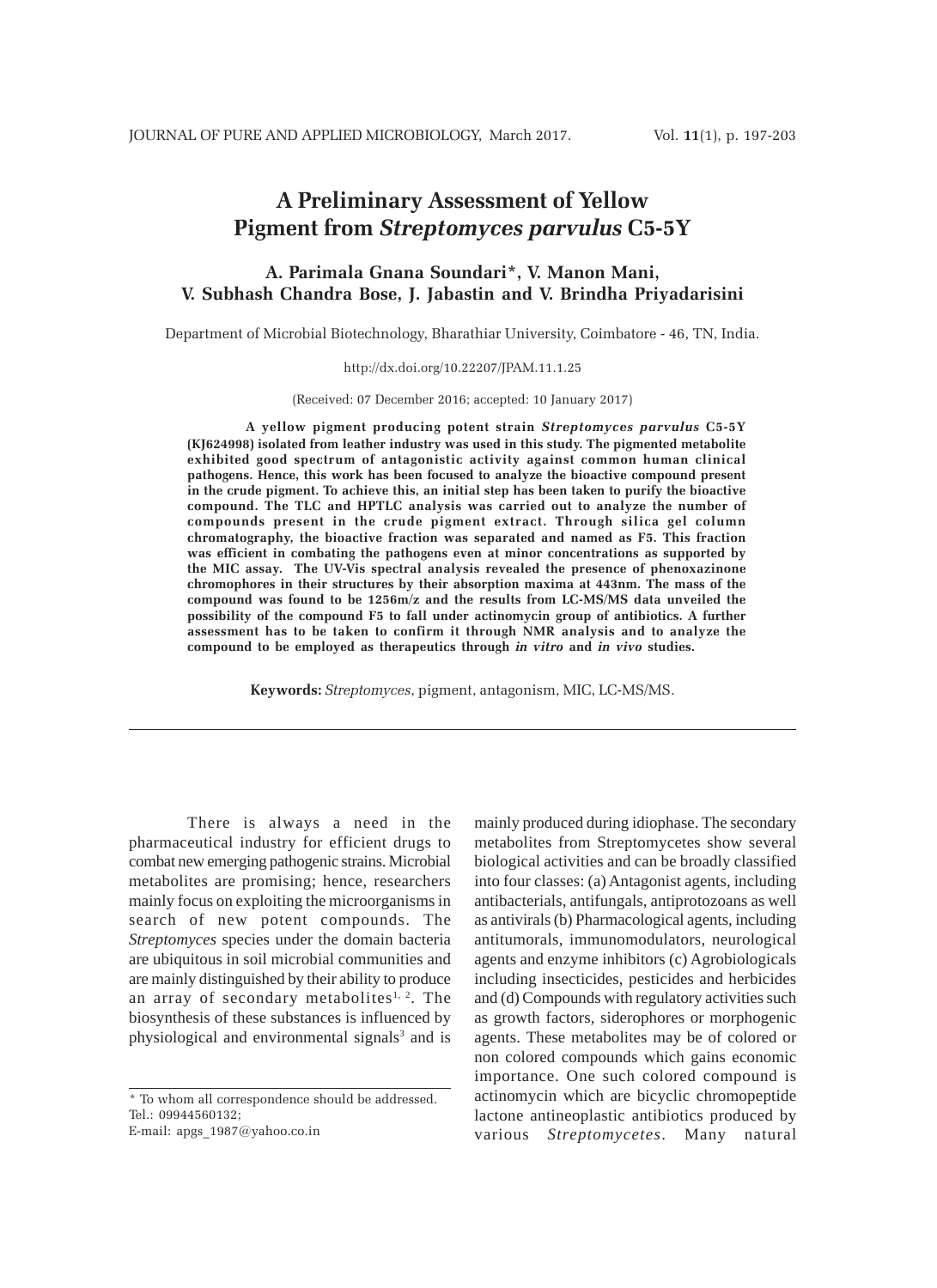actinomycins are reported till date, which differs in their aminoacid substitution but commonly having phenoxazinone chromophore in their structure (Ivana). This piece of work has been carried out to characterize the yellow pigment compound produced by the strain C5-5Y and to evaluate its effectiveness against common human clinical pathogens.

#### **MATERIALS AND METHODS**

#### **Organisms used**

The potent yellow pigmented antagonistic strain *Streptomyces parvulus* C5-5Y (KJ624998) was isolated from the soil samples collected from leather industrial areas of Vellore, Tamil Nadu. This strain was isolated using Starch Casein Nitrate (SCN) agar media. Common human clinical pathogens viz. *Staphylococcus aureus, Staphylococcus epidermidis, Enterococcus* sp.*, Escherichia coli, Pseudomonas aeruginosa, Klebsiella pneumoniae, Salmonella typhi, Proteus* sp*., Shigella* sp*., Bacillus* sp.*, and Candida albicans* used in this study which were procured from the PSG hospitals, Coimbatore.

## **Production and extraction of pigment from strain C5-5Y**

The SCN medium used for production of yellow pigment consists of (g/L): Soluble starch-1, Casein-0.03, Potassium nitrate-0.2, Sodium chloride-0.2, Dipotassium hydrogen phosphate-0.2, Calcium carbonate-0.002, Ferrous sulphate-0.001, Magnesium sulphate-0.002. 1N HCl or NaOH was used to adjust the initial pH of the medium 7 before autoclaving. Erlenmeyer flasks containing 100mL of basal medium was inoculated with 5% v/ v of the inoculums and incubated in reciprocating shaker with 180 x g at 27ÚC for 7 days. Later the biomass was harvested by centrifugation at 5000 x g for 10 minutes. The pigments from the biomass and culture filtrate were extracted using various polar and non-polar solvents such as water, methanol, ethanol, acetone, ethyl acetate, acetonitrile, isopropanol, petroleum ether, dichloromethane, n-butyl alcohol, isoamyl alcohol, acetic acid and chloroform in order to select the efficient solvent for extraction. A solvent ratio of 40% v/v was added to the culture filtrate and 40% w/v to the biomass and incubated in water bath at  $45^{\circ}$ C for 20 min to enhance the rate of extraction<sup>4</sup>.

#### **Antagonistic activity of crude pigment extract**

Antimicrobial activity of the concentrated crude pigment extract was determined by well diffusion assay following Bauer *et al.,*<sup>5</sup> against the above said clinical test pathogens. With the help of a sterile cork borer, wells were punctured onto Mueller - Hinton agar plates previously seeded with one of the test pathogen. Thirty microliter of the pigment extract (from biomass and culture filtrate) and solvent (positive control) were added to the respective wells. The diameter of inhibition zone was measured after 24 h of incubation at 37°C. The inhibition by the positive control was excluded while calculating the results.

#### **Analysis of compounds in the crude pigment**

The initial analysis of the crude pigment for the determination of number of compounds and the suitable solvent systems for their separations were done through the TLC and HPTLC systems. The movement of the pigment in specific solvent systems was detected following thin layer chromatography (TLC)<sup>6</sup>. Different combinations of polar and non-polar solvent systems such as chloroform: methanol, butanol: acetic acid: water and petroleum ether: ethyl acetate was used in different ratio. The best solvent system that can separate maximum number of compounds from the crude extract was taken for further studies. The solvent front was marked and  $R<sub>r</sub>$  value was calculated. The results of the TLC were further confirmed with the HPTLC analysis. CAMAG Linomat 5 system was used with the plate size of 10.0 x 10.0 cm. The mobile phase used to develop the plate was Chloroform: Methanol (90:10). Presences of bands were detected with CAMAG TLC Scanner 3 "Scanner-17048" at UV 254 nm and 366 nm with the scanning speed was 20 mm/sec. **Purification of compound through Column**

# **chromatography**

The crude pigment extract was subjected to fractionation by silica gel column chromatography. The sample was made into slurry with activated silica gel 60-120 mesh (activation at 105p C for 6 hours). Elution was performed by the linear gradient of Chloroform and methanol<sup>7</sup>. The fractions were collected at specific intervals and their purity was also determined using TLC employing the mobile phase of Chloroform: methanol (90:10). The purity of compounds separated was detected by UV illuminator at 254nm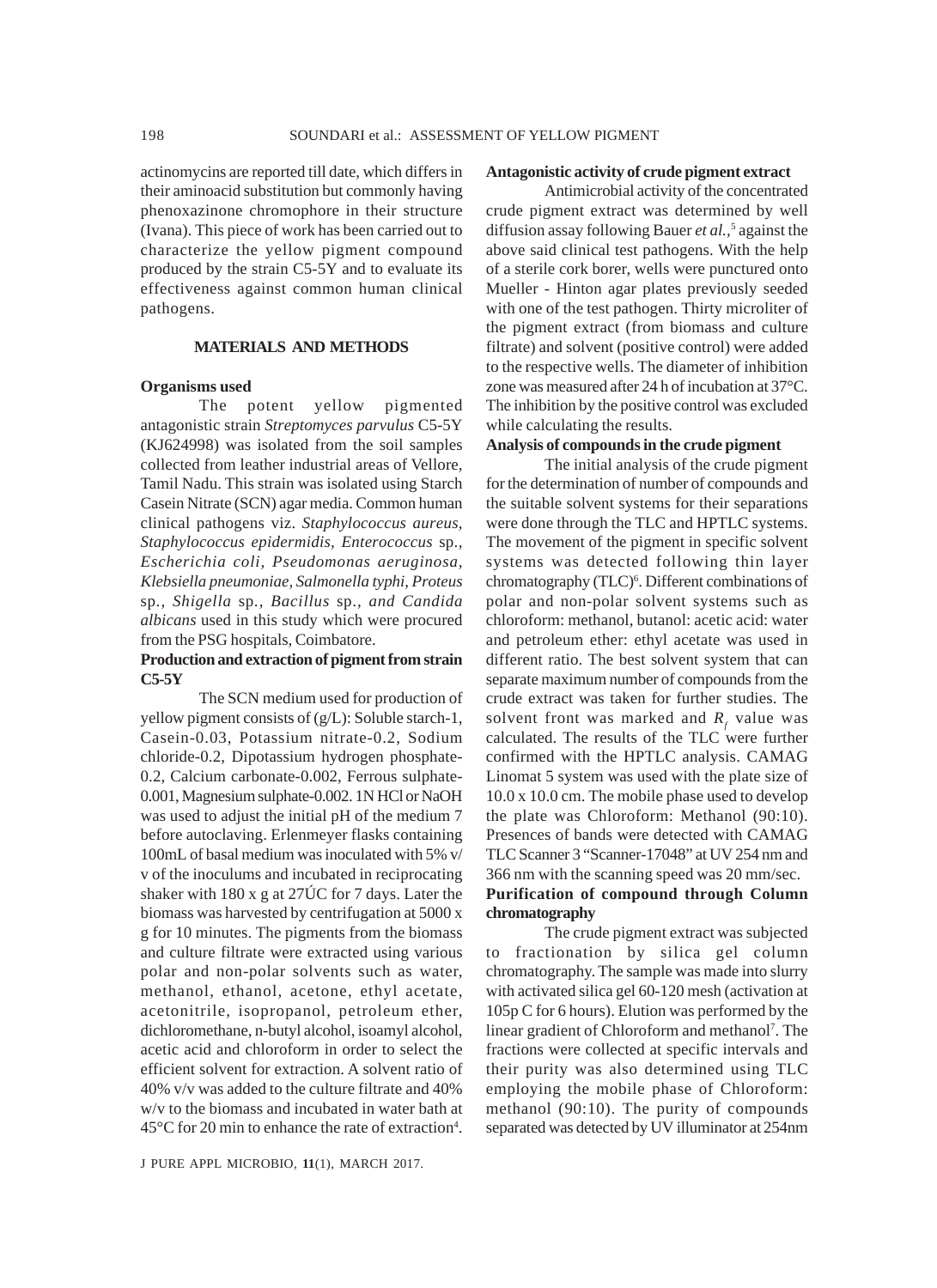and 366nm. All fractions collected were checked for their antimicrobial potency.

#### **MIC assay of F5 compound**

The minimum inhibitory concentrations (5) of the F5 compound against the sensitive organisms were determined using the well diffusion method. Serial dilutions of the compound were prepared to obtain 5 -25 µg concentrations. 40 µl of each concentration were dispensed in the wells bored in Muller – Hinton agar plates previously seeded with the test pathogens and were incubated at 37ºC. The plate was observed the next day to determine the sensitivity of each organism against the F5 compound. The least concentration of the purified compound that had inhibitory effect was taken as the minimum inhibitory concentration (MIC) of the compound against respective pathogens.

**Table. 1.** Antimicrobial activity of crude pigment extract

| S.<br>No. | Pathogens                  | Zone of<br>inhibition (cm) |
|-----------|----------------------------|----------------------------|
|           | Salmonella typhi           | 1.5                        |
| 2         | Staphylococcus aureus      | 2.4                        |
| 3         | Streptococcus mutants      | 2.5                        |
| 4         | E coli                     | 0.7                        |
| 5         | Pseudomonas aeruginosa     | 1.5                        |
| 6         | Klebsiella pneumoniae      | 2.3                        |
| 7         | <i>Enterococcus</i> sp.    | 0.8                        |
| 8         | Shigella sp.               | 2.4                        |
| 9         | Proteus vulgaris           | 0.7                        |
| 10        | Staphylococcus epidermidis | 2.3                        |

#### **Characterization of F5 compound**

The compound F5 from column chromatography was dissolved in acetone and it was taken for spectroscopic analysis using UV-Vis scanning spectroscopy. Scanning was performed between 200nm-700nm wavelengths<sup>8</sup>. The mass of the purified compound was found out through LC-MS/MS. The mobile phase used for this analysis was solvent A (acetonitrile 80%), solvent B (HPLC water 20%). The sample of about 20µL was injected and the flow rate was 0.5 mL/ min at the wavelength of 444nm using C18 RP column. . ESI  $(\pm)$  MS ionization mode was used.

#### **RESULTS**

#### **Production and extraction of pigment from strain C5-5Y**

After the growth of cultures in the production medium, it was centrifuged at 5000 x g for 15 minutes at room temperature to separate the biomass and culture filtrate.

The yield of the pigment from the biomass and culture filtrate using different solvents was examined visually. Extraction of pigment was found to be maximum in acetone from biomass whereas chloroform was found to best for culture filtrate. The solvent extract was then concentrated using rotary evaporator.

#### **Antagonistic activity of crude pigment extract**

The crude extract exhibited maximum activity towards *S. mutans, S. aureus, Shigella* sp.*, K. pneumoniae* and *Staph. epidermidis* with the zone of inhibitions of 2.5cm, 2.4cm, 2.4cm, 2.3cm

|  |  |  |  |  |  | Table 2. MIC assay for the compound |
|--|--|--|--|--|--|-------------------------------------|
|--|--|--|--|--|--|-------------------------------------|

| S.<br>No. | Pathogens                    | $5\mu$ g        | $10 \mu$ g               | Fraction F5<br>$15 \mu g$ | $20 \mu g$    | $25 \mu g$      |  |
|-----------|------------------------------|-----------------|--------------------------|---------------------------|---------------|-----------------|--|
| 1         | Salmonella typhi             | $0.88 \pm 0.03$ | $1.13 + 0.06$            | $1.23 + 0.06$             | $1.5+0.06$    | $1.7+0.1$       |  |
| 2         | Staphylococcus aureus        | $1.4+0.06$      | $1.58 + 0.03$            | $1.87 \pm 0.06$           | $2.2+0.06$    | $2.43+0.12$     |  |
| 3         | Streptococcus mutans         | $1.5 \pm 0.03$  | $1.67+0.06$              | 1.8                       | $1.3 + 0.7$   | $2.3+0.1$       |  |
| 4         | E.coli                       | -               | $\overline{\phantom{0}}$ | $0.7+0.1$                 | $0.7+0.06$    | $0.9+0.06$      |  |
| 5         | Pseudomonas sp.              | $0.83 + 0.06$   | $0.9+0.06$               | $1.13 + 0.06$             | $1.25 + 0.05$ | $1.4+0.1$       |  |
| 6         | Klebsiella pneumoniae        | $1.12 + 0.03$   | $1.3 \pm 0.06$           | $1.79 \pm 0.01$           | $2.1+0.1$     | $2.43 \pm 0.06$ |  |
| 7         | Enterococcus faecalis        |                 | $0.7+0.15$               | 0.7                       | $0.9 + 0.06$  | $1.1 + 0.1$     |  |
| 8         | Shigella sp.                 | $1.3 + 0.06$    | $1.53 \pm 0.01$          | $1.83 + 0.06$             | $2.13 + 0.06$ | $2.38 + 0.07$   |  |
| 9         | Proteus vulgaris             |                 |                          |                           | $0.73 + 0.06$ | $0.8+0.1$       |  |
| 10        | Staphyloc1 occus epidermidis | $1.13 \pm 0.06$ | $1.4 + 0.06$             | $1.67+0.06$               | $2.1+0.1$     | $2.23+0.15$     |  |

J PURE APPL MICROBIO*,* **11**(1), MARCH 2017.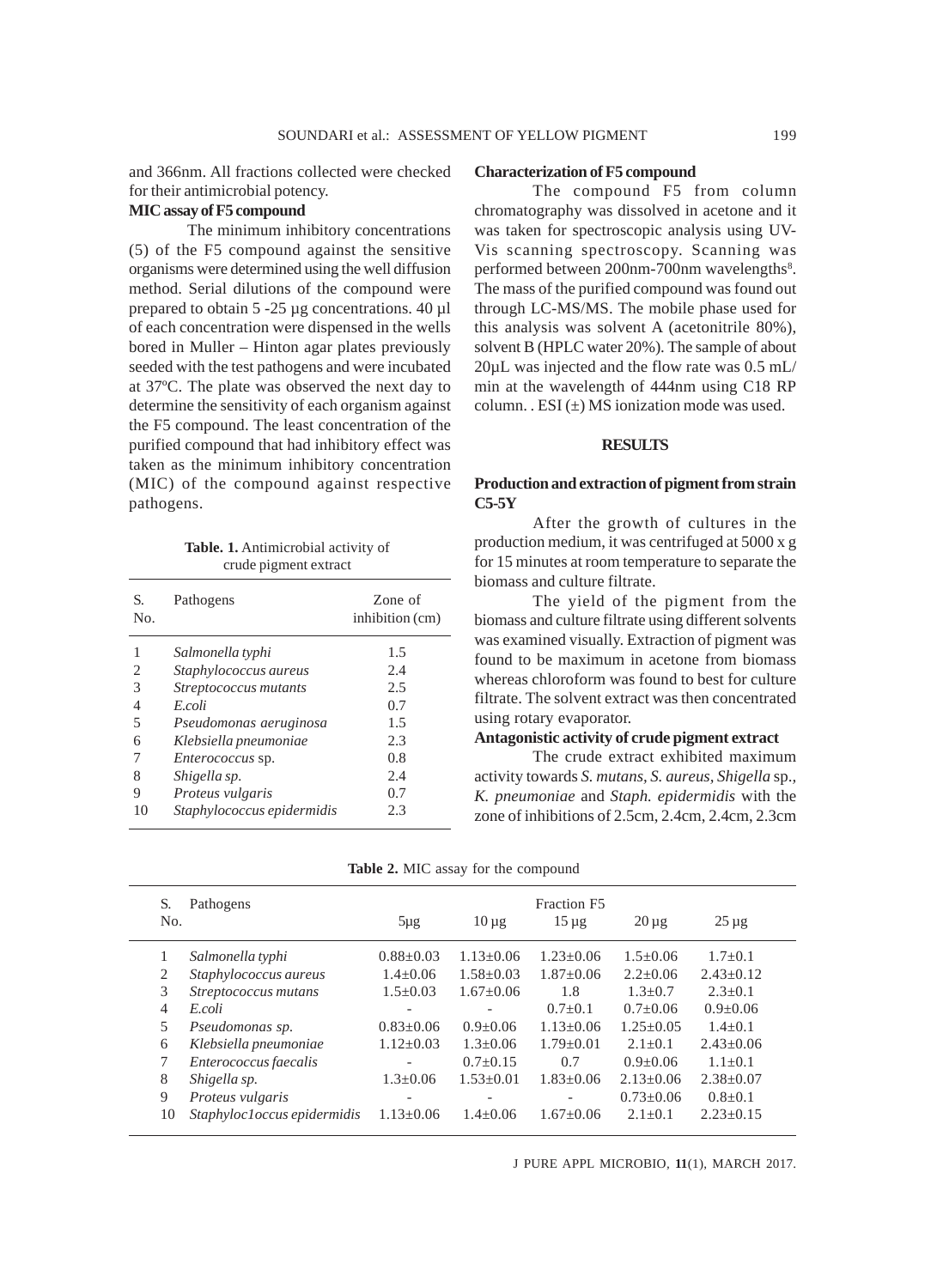# and 2.3cm respectively (Table. 1.). Suppression of the pathogen growth was less towards other pathogens tested.

# **Analysis of compounds in the crude pigment extract**

Maximum separation of compounds from the crude pigment extract was found when choloroform: methanol (90:10) was used as mobile phase. About 7 bands were observed out of which the 4<sup>th</sup> band was bright yellow in colour with an  $R<sub>f</sub>$ value 0.8 and was found to be bioactive. Further, HPTLC was carried out to find the exact number of compounds present in the crude pigment extract. A total of 15 bands were observed through HPTLC analysis (Fig. 1.). The  $10<sup>th</sup>$  peak covered the maximum area of 46.10% with the maximum height of 523.7 and an *Rf* value of 0.91. This fraction was yellow in color and found to be bioactive.

#### **Silica gel chromatography**

The concentrated crude extract was taken to silica gel column chromatography in the ratio of 3:1 and it was eluted with the linear gradient of methanol and chloroform for the compound purification from crude pigment extract. An effective separation of the compounds was carried out by increasing a steady concentration of



**Fig. 1.** TLC and HPTLC profile

chloroform and methanol. Fifteen fractions have been obtained from the column, among which three fractions were colored. Fraction V which was yellow in color showed efficient antimicrobial activity against all the pathogens tested than other fractions eluted from the column. This fraction has been named as F5 and was found to be completely soluble in acetone.

#### **MIC assay of F5 compound**

The minimum inhibitory concentration of the compound F5 was studied against the common human pathogens stated before to check its efficiency. It was observed that the compound F5 was very efficient even at lower dosage level of 5µg against most of the pathogens tested except a few such as *E.coli* (15µg), *Enterococcus faecalis* (10µg) and *Proteus vulgaris* (20µg) (Table 2).

# **Characterization of F5 fraction**

The fraction F5 was scanned through UV-Vis spectrum of 200-700nm. From the absorption spectrum of the fraction F5 it was found that the active compound had absorption at 443nm (Fig. 2.). From the results of LC-MS/MS the mass of the compound in fraction F5 was found to be 1256m/z. This molecular mass was similar to the mass of Dactinomycin (1255.4 m/z), a potent antibiotic reported to be produced by *S.parvulus*. The chromatogram in Fig 3.1 & 3.2 showed all the possibilities of the fragmentation by the compound F5 when subjected to LC-MS/MS analysis.

#### **DISCUSSION**

In an attempt to meet the need of potent bioactive compound producing strains, soil sample



J PURE APPL MICROBIO*,* **11**(1), MARCH 2017. **Fig. 2.** UV spectrum of F5 compound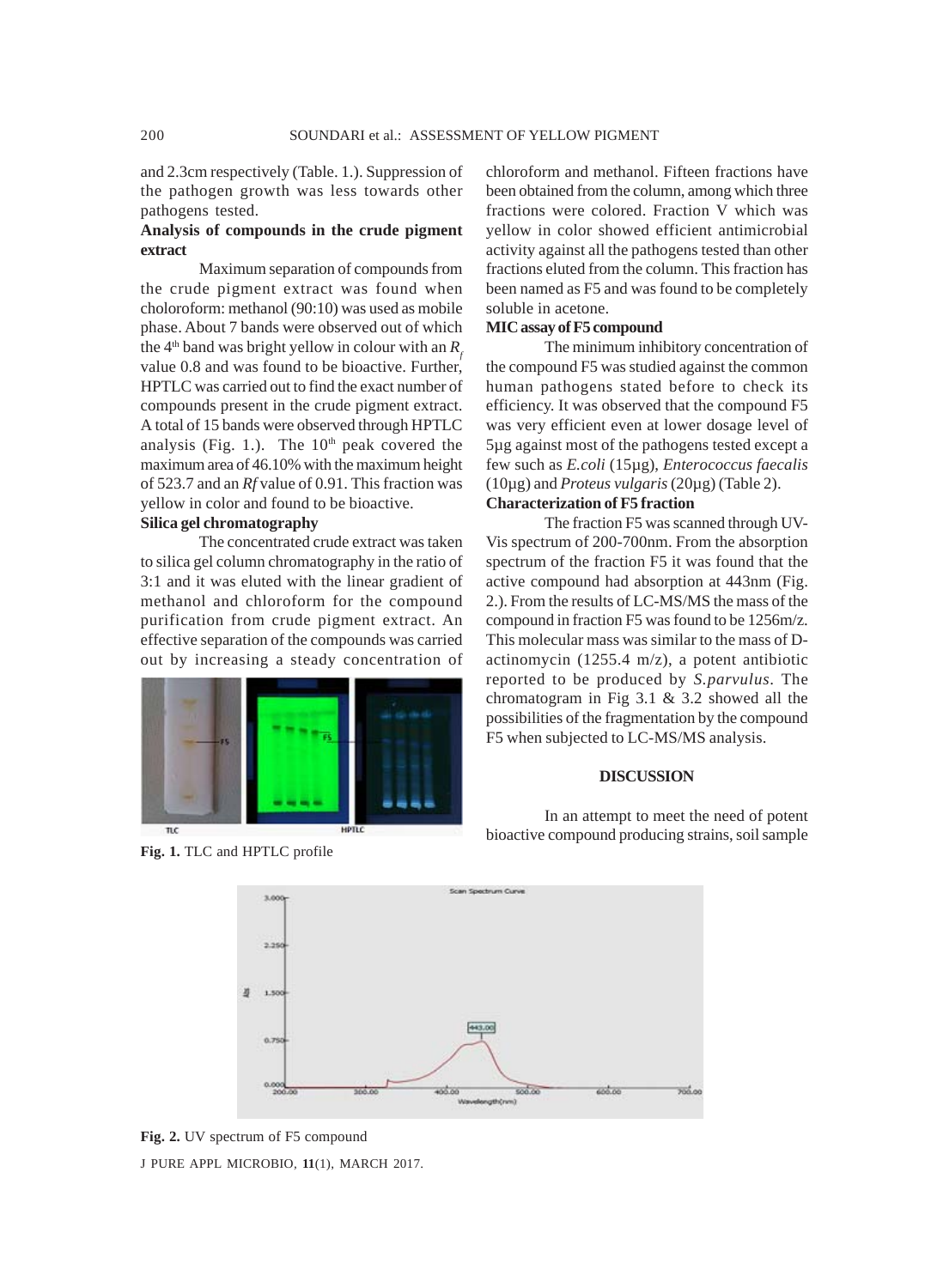

**Fig. 3.1.** LC- MS profile of F5 compound showing molecular mass 1256 m/z



**Fig 3.2.** MS/ MS profile of F5 compound with mass 1256 m/z

from stressed environment (Industrial area) was collected. Among the isolated strains, the isolate *Streptomyces parvulus* C5-5Y (KJ624998) producing yellow pigment showed good activity against the clinical pathogens used. For assessment of bioactive compound of the pigment, crude pigment was extracted from biomass and culture filtrate using solvents acetone and chloroform respectively. Extracted crude pigment was analyzed for its antimicrobial property against 10 clinical pathogens and was found to be active

against all the test pathogens. The crude extract was further purified through silica gel chromatography. Fraction F5 exhibited good antimicrobial activity. Screening of this F5 fraction with UV-Vis spectrophotometer showed maximum absorption at the range of 443 nm which was similar to the study by Gunther et al (9). In their study they have reported their compound having absorption maxima at 444 belongs to the phenoxazinone ring containing groups. A study by Ivana et al (10) revealed actinomycins C1,C2

J PURE APPL MICROBIO*,* **11**(1), MARCH 2017.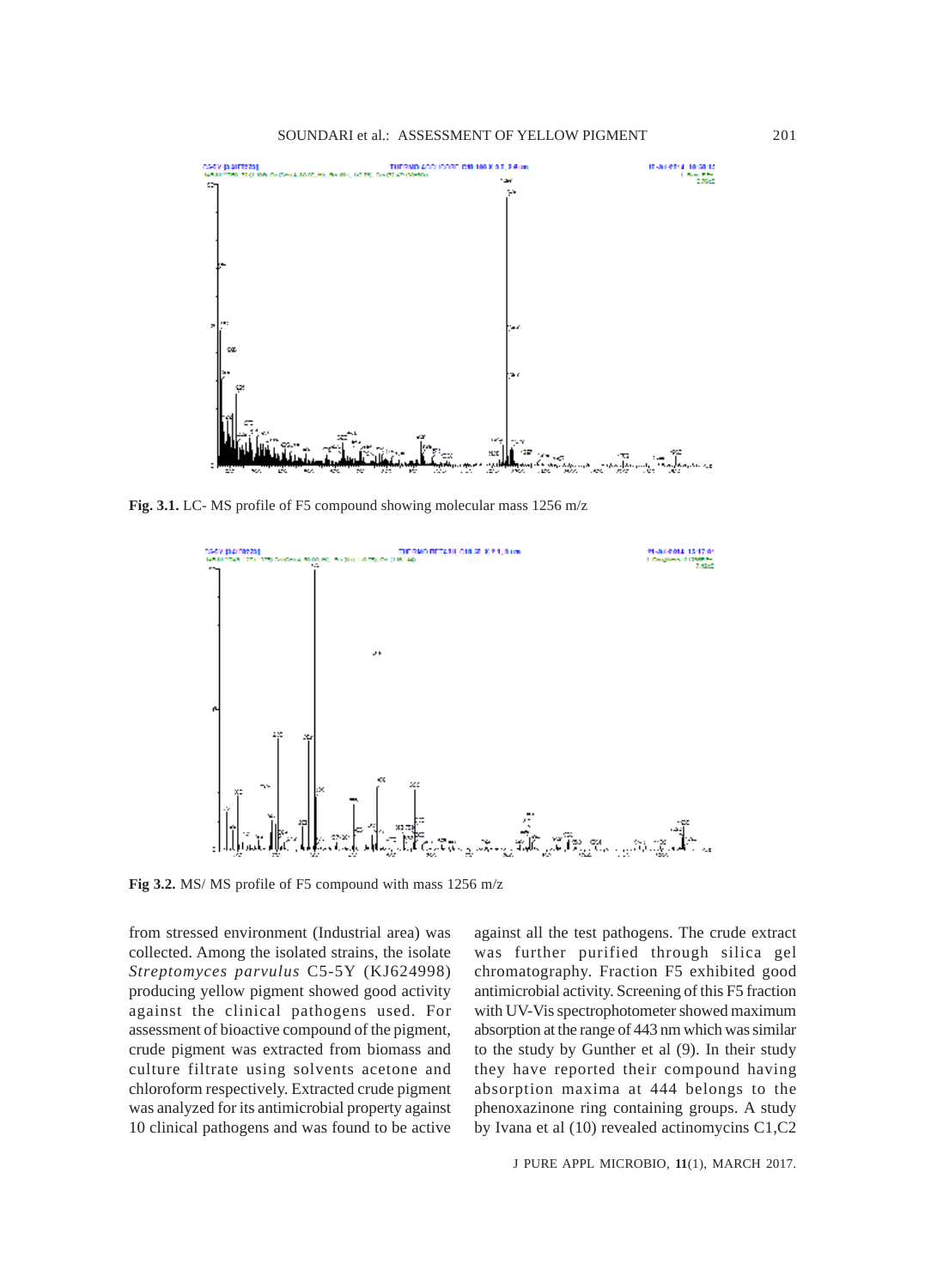and C3 had absorption maxima between 439 and 441 nm that was in par with the authentic Actinomycin D (441nm) suggesting the presence of phenoxazinone chromophores in their structures. Since fraction F5 also had absorption maxima at 443 nm, it indicates this compound might also possess a phenoxazinone ring in its structure.

Further analysis of the fraction with LC-MS/MS, molecular mass of the compound was found to be 1256m/z which were similar to the molecular mass of D-actinomycin. Actinomycins are bicyclic chromopeptide lactone antibiotics produced by various Streptomycetes. In their structures, two pentapeptide lactone rings are attached in amide linkages to a phenoxazinone dicarboxylic acid. Biosynthetically, actinomycin and its chromophore are formed by the oxidative condensation of two 3-hydroxy-4 methylanthranilic acid (4-methyl-3 hydroxyanthranilic acid, 4-MHA) pentapeptide lactones possessing aminoacids such as Methyl valine, Sarcosine, Proline, D-Valine and Threonine (11). 4-MHA is the starter building block of the nonribosomal assembly of the 4-MHA pentapeptide lactones. MS/MS profile of F5 showed few important peaks at the mass ranges of 169, 187, 268, 282, 300, 381, 399, 459, 530, 558, 559, 657, 858, 959 and 1143m/z which may be due to the fragmentation and elimination of some peptone lactone moieties of actinomycin D.

A comparable observation was reported by Ivana et al (10) who analysed the fragementation patterns of actinomycin D, demethylact D and Didemethlyact D through PSD-MALDI-TOF mass spectrometry. Presence of peaks at the mass range of 169, 187, 268, 282, 300, 381, 399 indicating the presence of peptide moieties, whereas the loss in some parts of the peptide lacone moieties indicated by the observation of peaks at 459, 530, 558 & 559, 657, 858, 959 and 1143 observed and reported that these peaks indicated the presence of PMeG(169), MeGMeV(187), VPMeG(268), PMeGMeV(282), H-PMeGMeV-OH(300), VPMeGMeV(381), H-VPMeGMeV-OH(399) and also the loss in some parts of the peptide lacone moieties such as H-VPMeGMeV-OH from both rings(459), VPMeGMeV+H2O from both rings(530), H-PMeGMeV-OH from one ring(558 & 559), H-PMeGMeV-OH from both ring(657), H-VPMeGMeV-OH(858), H-PMeGMeV-OH (959) and

J PURE APPL MICROBIO*,* **11**(1), MARCH 2017.

MeVal(1143) in their structure. Based on this report we suggest the observed peaks in our mass spectrum might be due to presence of these groups in the structure of F5. Further this compound has to be studied with NMR to confirm this compound as Actinomycin group of antibiotic.

Concluding the work, we have extracted the yellow pigment from Streptomyces parvulus C5-5Y with the help of acetone, this pigment possessed good antimicrobial potential against all the clinical pathogens used. Hence, the purification of the yellow compound F5 by column chromatography was done and the analysis of this through UV and LC-MS/MS revealed that this compound may belong to the group of actinomycin. Since the results obtained from this present work are promising and hence merit further studies as employing as therapeutics in cancer as well as antibiotics through their *in vivo* assessment using animal models.

#### **ACKNOWLEDGMENTS**

The author strongly acknowledges UGC-MRP (F.No.39-257/2010 (SR) dated: 28.12.2010) for their financial support and SAIF Lucknow for the analytical help.

#### **REFERENCES**

- 1. Williams, S.T., Goodfellow, M., Alderson, G., Wellington, E.M.H., Sneath, P.H.A., Sackin, M. Numerical classification of *Streptomyces* and related genera. *J. Gen. Microbiol*., 1983; **129**: 1743-1813.
- 2. Bibb, M.J. Regulation of secondary metabolism in Streptomycetes. *Curr. Opin. Microbiol*., 2005; **8**: 208-215.
- 3. El Nakeeb, M.A., Lechevalier, H.A. Selective isolation of aerobic actinomycetes. *Appl. Microbiol. Biotechnol*., 1963; **11**: 75-77.
- 4. Vijayabharathi, R., Bruntha Devi, P., Sathyabama, S., Bruheim, P., Brindha Priyadarisini, V. Optimization of resistomycin production purified from *Streptomyces aurantiacus* AAA5 using response surface methodology*. J. Biochem. Tech*., 2012; **3**: 402- 408.
- 5. Bauer, A.W., Kirby, W.M.M.M., Sherris, J.C, Turch, M. Antibiotic susceptibility testing by a standardized single disc method. *Am. J. Clin. Pathol*., 1966; **45**: 493-496.